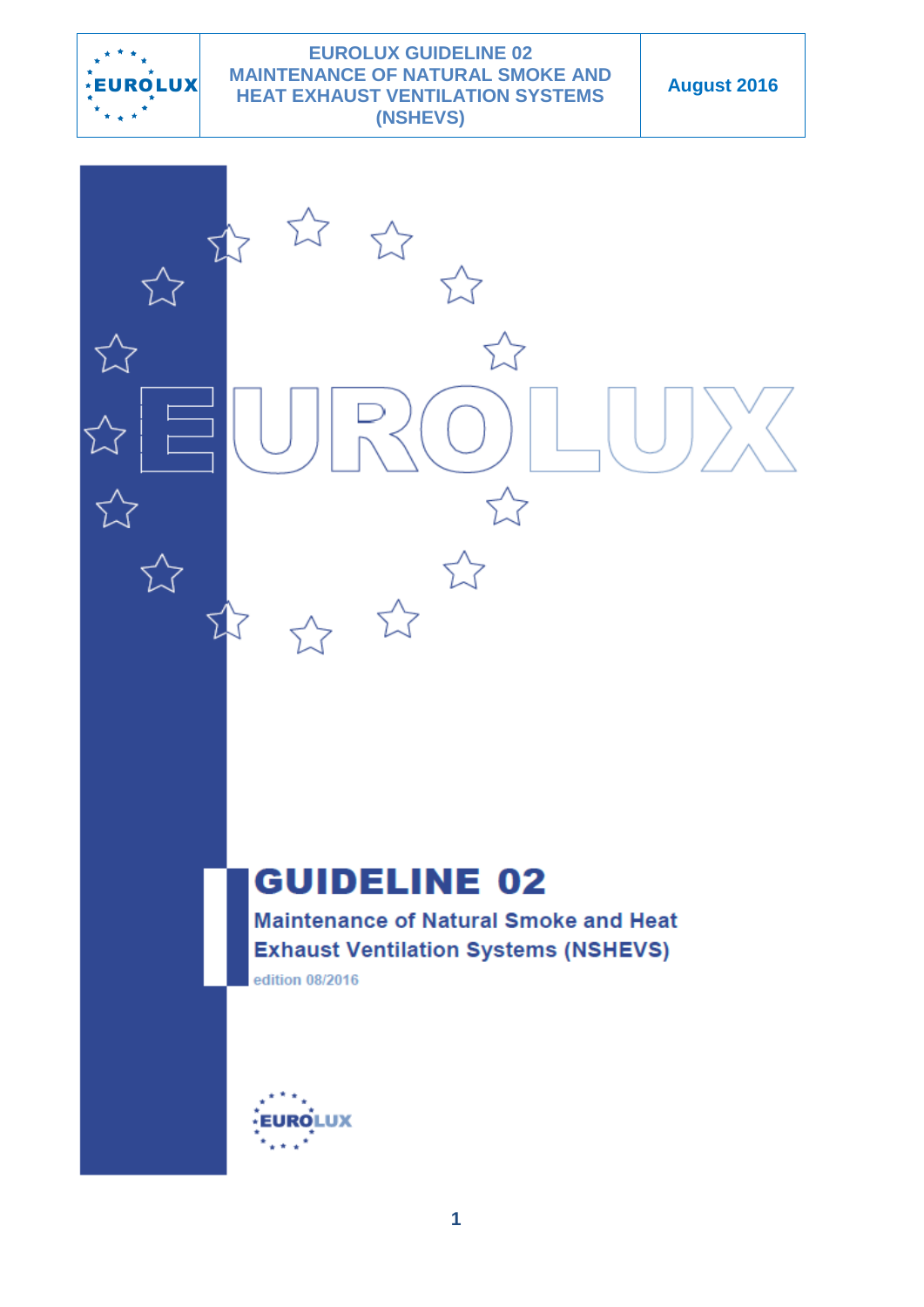

# **Maintenance of Natural Smoke and Heat Exhaust Ventilation Systems (NSHEVS)**

Guideline 02: Issue August 2016

Technical details and recommendations of this guideline are based on the knowledge at the time of going to press. No legal obligation or liability of any kind can be derived from this.

Publisher: EUROLUX Rue Washington 40, B - 1050 Bruxelles

EUROLUX, Bruxelles 2016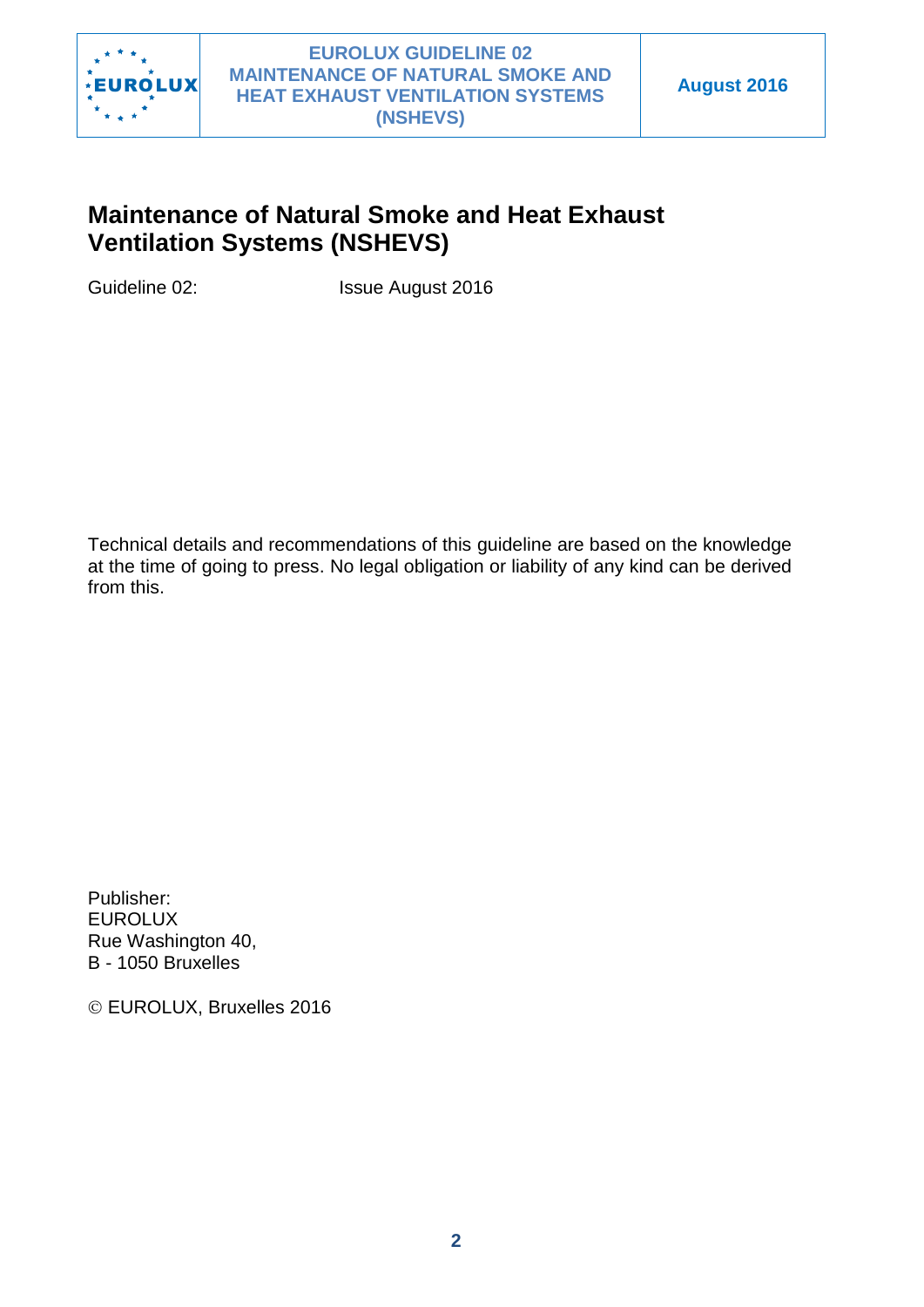

Developed by:

Expert group of EUROLUX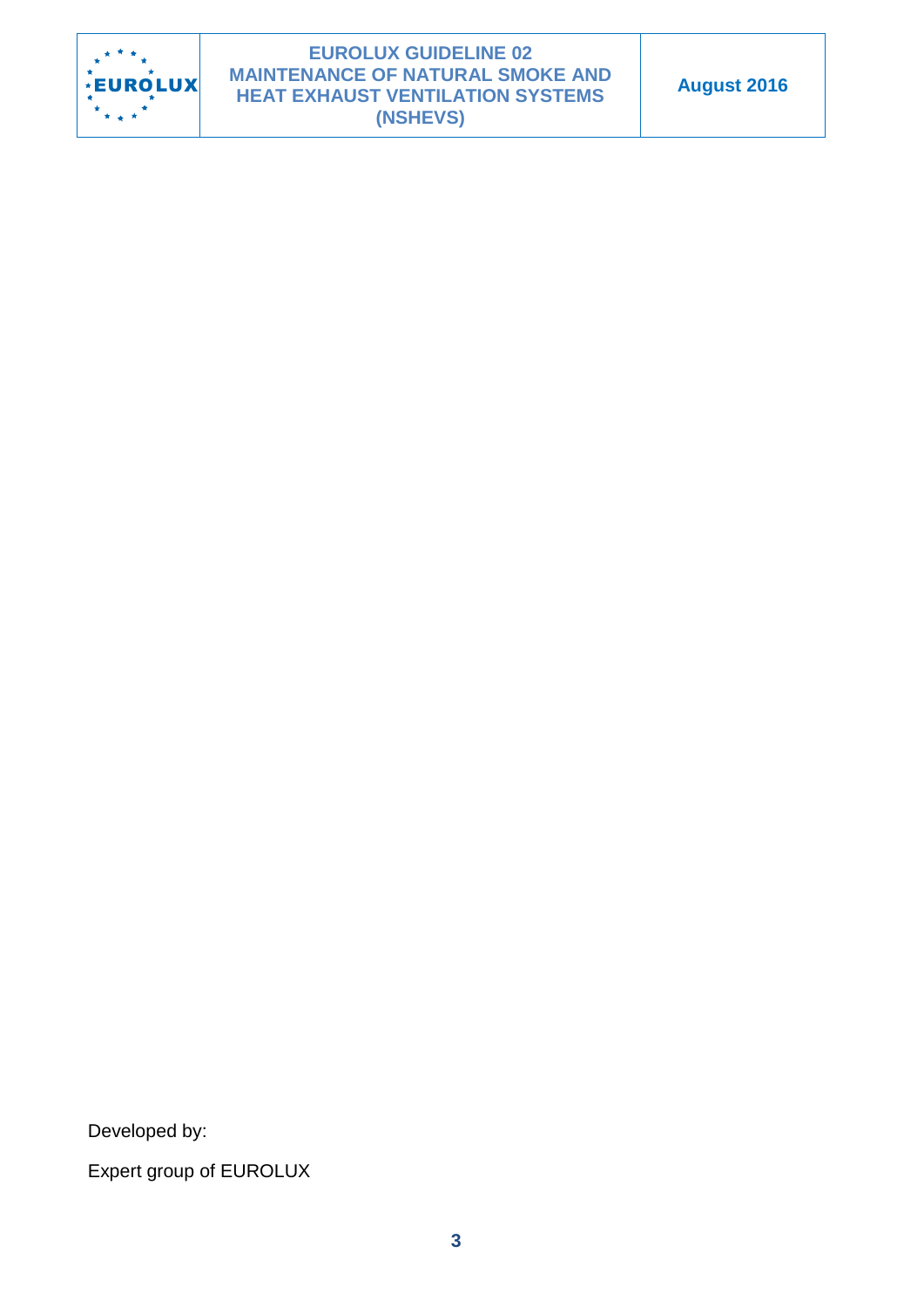

#### **Contents**

| 2   |                        |    |
|-----|------------------------|----|
| 3   |                        |    |
| 3.1 |                        |    |
| 3.2 |                        |    |
| 3.3 |                        |    |
|     |                        |    |
| 3.4 |                        |    |
| 3.5 |                        |    |
| 3.6 |                        |    |
| 3.7 |                        |    |
| 3.8 |                        |    |
| 3.9 |                        |    |
|     |                        |    |
|     |                        |    |
|     |                        |    |
|     |                        |    |
|     |                        |    |
|     |                        |    |
|     |                        |    |
|     |                        |    |
|     |                        |    |
|     |                        |    |
|     |                        |    |
|     |                        |    |
|     |                        |    |
|     |                        |    |
|     |                        |    |
|     |                        |    |
|     |                        |    |
|     |                        |    |
|     |                        |    |
|     |                        |    |
|     | 3.26.3 Fault condition | 11 |
|     |                        |    |
| 4   |                        |    |
| 4.1 |                        |    |
| 4.2 |                        |    |
| 4.3 |                        |    |
| 4.4 |                        |    |
| 4.5 |                        |    |
| 5   |                        |    |
| 6   |                        |    |
| 7   |                        |    |
| 8   |                        |    |
| 9   |                        |    |
|     |                        |    |
| 10  |                        |    |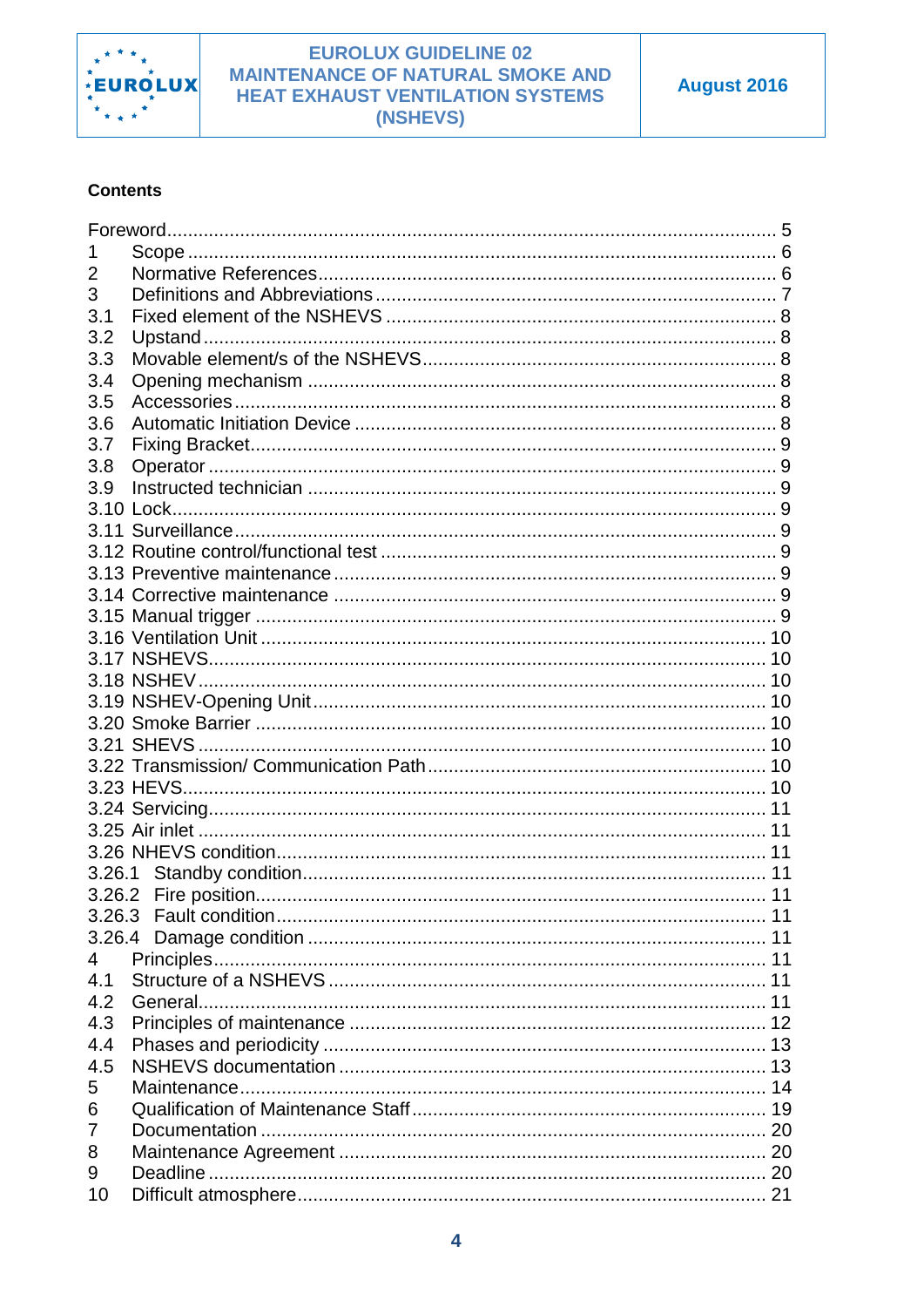

#### <span id="page-4-0"></span>Foreword

A Natural Smoke and Heat Exhaust Ventilation System (NSHEVS) is a system of safety equipment, intended to perform a positive role in the event of a fire, which creates and maintains a smoke free layer above the floor by exhausting smoke and hot gases to the outside. Their value in assisting in the evacuation of people from buildings and other construction works, reducing fire damage and financial loss by preventing smoke damage, facilitating access for fire fighting by improving visibility, reducing roof temperatures and retarding the lateral

spread of fire is firmly established.

For these benefits to be obtained it is essential that NSHEVS operate correctly and reliably whenever called upon to do so during the working life.

This objective requires:

 $\triangleright$  NSHEVS designed and installed in accordance with standards and regulations,

 $\triangleright$  A regular and proper control and maintenance of this sleeping installed safety system. The responsibility of these two requirements is a duty of the owner, occupier and/or operator in accordance with the relevant laws, regulations, policies and clauses.

When these requirements are neglected, the owner, occupier and/or operator risks the danger of fines and plant closure with the possibility of prosecution after a possible fire incident caused by the failure of the NSHEVS.

The sole lack of maintenance and/or improper operations can also cause the loss of warranty and increase the responsibility of the owner, occupier and/or operator.

EUROLUX has prepared this guideline to present all relevant issues based on the latest experience of the main European companies operating in this field.

The essential components of NSHEVS are listed in the following table for two example solutions (see Figure 1).

#### **System overview: NSHEVS**

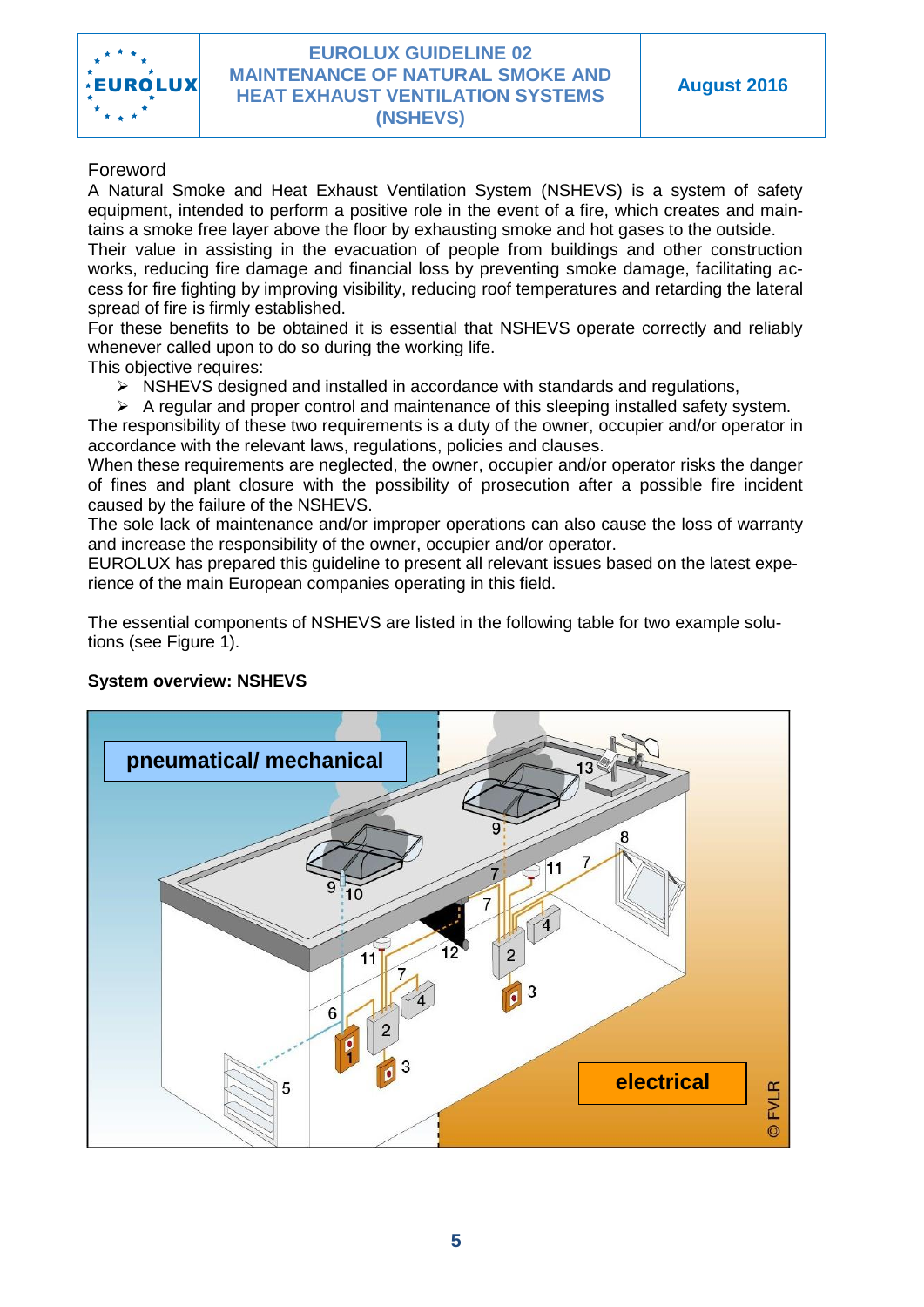

#### Key:

- Pneumatic control unit with manual activation and compressed gas container (CO<sub>2</sub>) or Mechanical control unit with manual activation unit (winch) or
	- Emergency Release Box or
- Manual Control Device
- 2 Electric control unit with back-up power supply
- Manual initiation device, electronic (emergency release switch)
- 4 External control or transmission of information (optional)
- 5 Air inlet, pneumatic, electric or manual (optionally operated automatically)
- 6 Control line (pneumatic) or cable control line (mechanical)
- 7 Control line (electric)
- 8 Air inlet, operated by an electric or pneumatic motor (optionally automatically)
- 9 NSHEVS, pneumatic drive or electric drive/motor and/or instored energy<br>10 Fire detection device, pneumatic (thermal release link) with compressed
- Fire detection device, pneumatic (thermal release link) with compressed gas container  $(CO<sub>2</sub>)$
- 11 Electronic fire detection device (smoke detector)
- 12 Smoke barrier (if required retractable version)
- 13 Wind and rain detector

Figure 1: System diagram NSHEVS (left pneumatic/mechanical system, right electric system)

# <span id="page-5-0"></span>**1 Scope**

This guideline sets requirements and detailed instructions for the operation, control and maintenance of an installed NSHEV Systems:

- > Document references
- $\triangleright$  Frequency of surveillance, routine control, preventive and corrective maintenance,
- $\triangleright$  Operating instructions
- $\triangleright$  Suitable spare parts
- $\triangleright$  Competence of the maintenance organization and staff.

All information is independent of systems and manufacturers.

### <span id="page-5-1"></span>**2 Normative References**

EN 1873, Prefabricated accessories for roofing - Individual rooflights of plastics - Product specification and test methods

EN 12101-1, Smoke and heat control systems - Part 1: Specification for smoke barriers

EN 12101-2, Smoke and heat control systems - Part 2: Specification for natural smoke and heat exhaust ventilators

prEN 12101-9, Smoke and heat control systems - Part 9: Control panels

EN 12101-10, Smoke and heat control systems - Part 10: Power supplies

EN 14963, Roof coverings - Continuous rooflights of plastics with or without upstands - Classification, requirements and test methods

CEA 4020 (en), Natural Smoke and Heat Exhaust Ventilation Systems (NSHEVS), Planning and Installation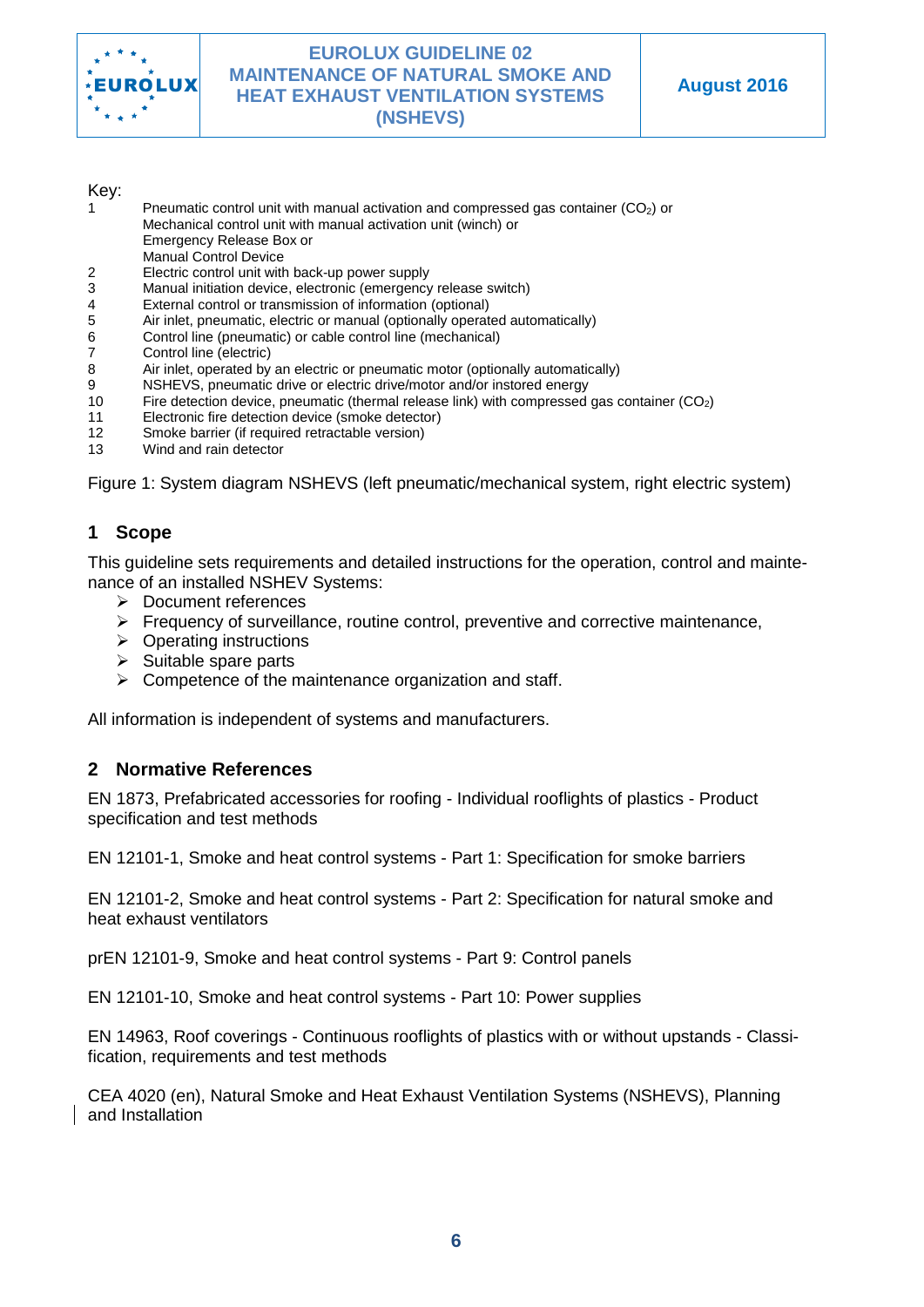

# <span id="page-6-0"></span>**3 Definitions and Abbreviations**



Figure 2: Exemplary exposition for a NSHEVS integrated into an individual rooflight



Figure 3: Exemplary exposition for a NSHEVS integrated into a window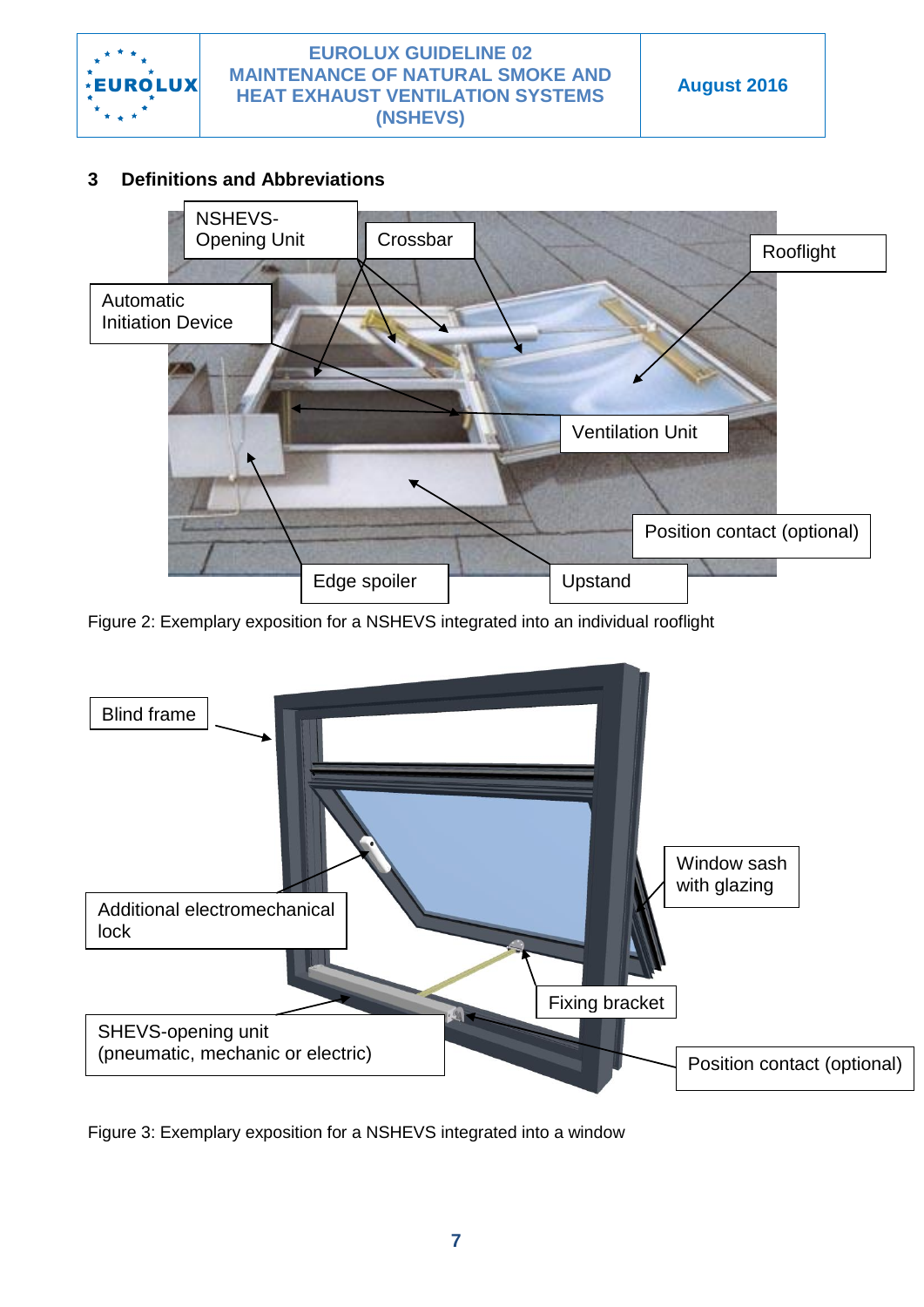

# <span id="page-7-0"></span>**3.1 Fixed element of the NSHEVS**

The fixed element of the NSHEVS may be upstand and/or frame necessary for the connection to the building (roof or wall)

# <span id="page-7-1"></span>**3.2 Upstand**

element, part of the NSHEV, which can be single or multi-walled or composite with vertical and/or pitched walls; with or without thermal insulation and having the dual purpose of providing an area for fixing the NSHEV and for connection to the substructure, the roof covering or the roof sealing. The upstand transmits the loads acting upon NSHEVS into the substructure.

Upstands acting as a support for waterproofing membranes are usually built in galvanized steel sheets or protected against corrosion. Different materials (PVC, wood, …) can be used if in accordance with the CE marked product.

Upstands have to be interdependent with ribbed steel sheets.

### <span id="page-7-2"></span>**3.3 Movable element/s of the NSHEVS**

Flap/s linked to the fixed element by hinges to close the NSHEVS in the waiting position and able to open into the fire open position or into the day to day ventilation position as required.

### <span id="page-7-3"></span>**3.4 Opening mechanism**

Mechanical device which operates the NSHEVS to the fire open position.

This device can be oleo pneumatic, pneumatic, mechanical (spiral spring) or electric. Opening mechanism includes crossbar, console, actuators (cylinder, electric motor), springs, valves, etc. necessary to connect the fixed element to movable element of the NSHEVS.

### <span id="page-7-4"></span>**3.5 Accessories**

- Wind deflectors (edge spoilers or smoke-shield plates) improving the aerodynamic performance,
- additional actuators (usually electric motors) used for day to day ventilation,
- any other additional device, if included in the CE marked product.

Accessories can't be added to or eliminated from the CE marked NSHEVS without a new assessment by the manufacturer.

### <span id="page-7-5"></span>**3.6 Automatic Initiation Device**

Device which automatically activates the operation of the NSHEVS on detection of a threshold value being exceeded (e. g. smoke gas concentration or temperature).

The signal may come from a fire detection system (smoke or heat detector) or thermal device Thermal devices installed within the NSHEVS can be:

- a thermo-fuse and a  $CO<sub>2</sub>$ -container,
- a graded eutectic fuse.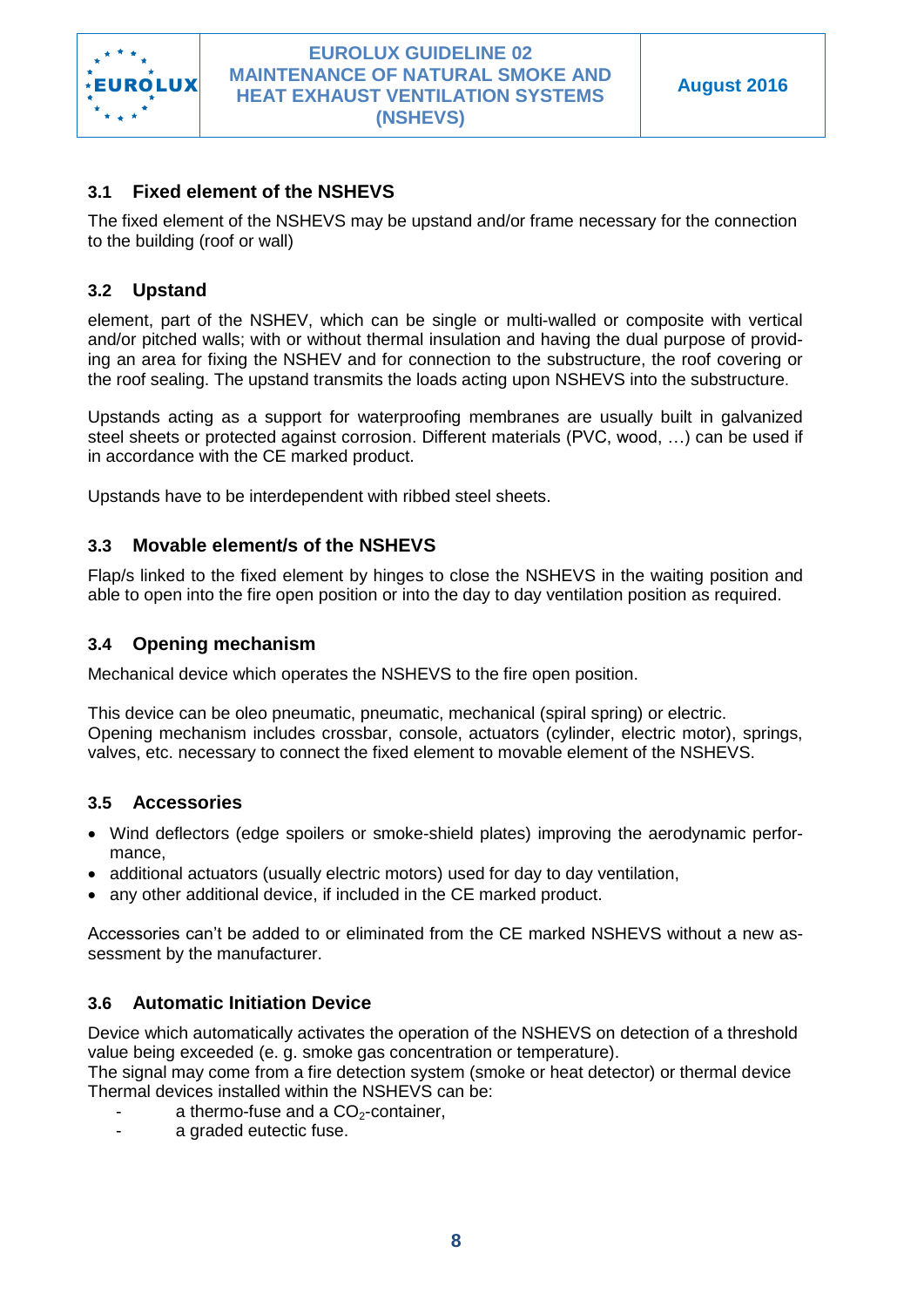

# <span id="page-8-0"></span>**3.7 Fixing Bracket**

Component to lock the NSHEVS opening mechanism in the waiting position.

# <span id="page-8-1"></span>**3.8 Operator**

The person that is authorized to operate the NSHEVS in accordance with this guideline.

### <span id="page-8-2"></span>**3.9 Instructed technician**

The instructed technician is a person trained on:

- Technical details of the specific components constituting the natural smoke exhaust installation he works on.
- Regulation requirements that the building is subjected to.

Also, he shall have the competence to appreciate consequences of his actions on the installation or the components he works on. This technician is qualified and authorized by his employer.

#### <span id="page-8-3"></span>**3.10 Lock**

Locking device electromechanically, pneumatically or mechanically controlled retaining the NSHEVS in the waiting position of safety.

### <span id="page-8-4"></span>**3.11 Surveillance**

Visual inspection suitable to verify that the components and NSHEVS under the normal operational conditions, are unobstructed and in full working order through visual examination. The Surveillance can normally be carried out by the personnel occupying the premises after having received suitable instructions.

### <span id="page-8-5"></span>**3.12 Routine control/functional test**

A regular test to ensure that the product and/or system works with the same level of performance as the time of its installation.

#### <span id="page-8-6"></span>**3.13 Preventive maintenance**

Maintenance operations executed at specified periods or condition-based in order to reduce the probability of failure or deterioration during the functioning of a system.

#### <span id="page-8-7"></span>**3.14 Corrective maintenance**

Maintenance operations executed after detection of a failure in order to return conditions to a fully functioning system.

### <span id="page-8-8"></span>**3.15 Manual trigger**

Unit to activate a NSHEVS manually in case of fire.

Also called

- alarm box.
- control panel,
- emergency release station or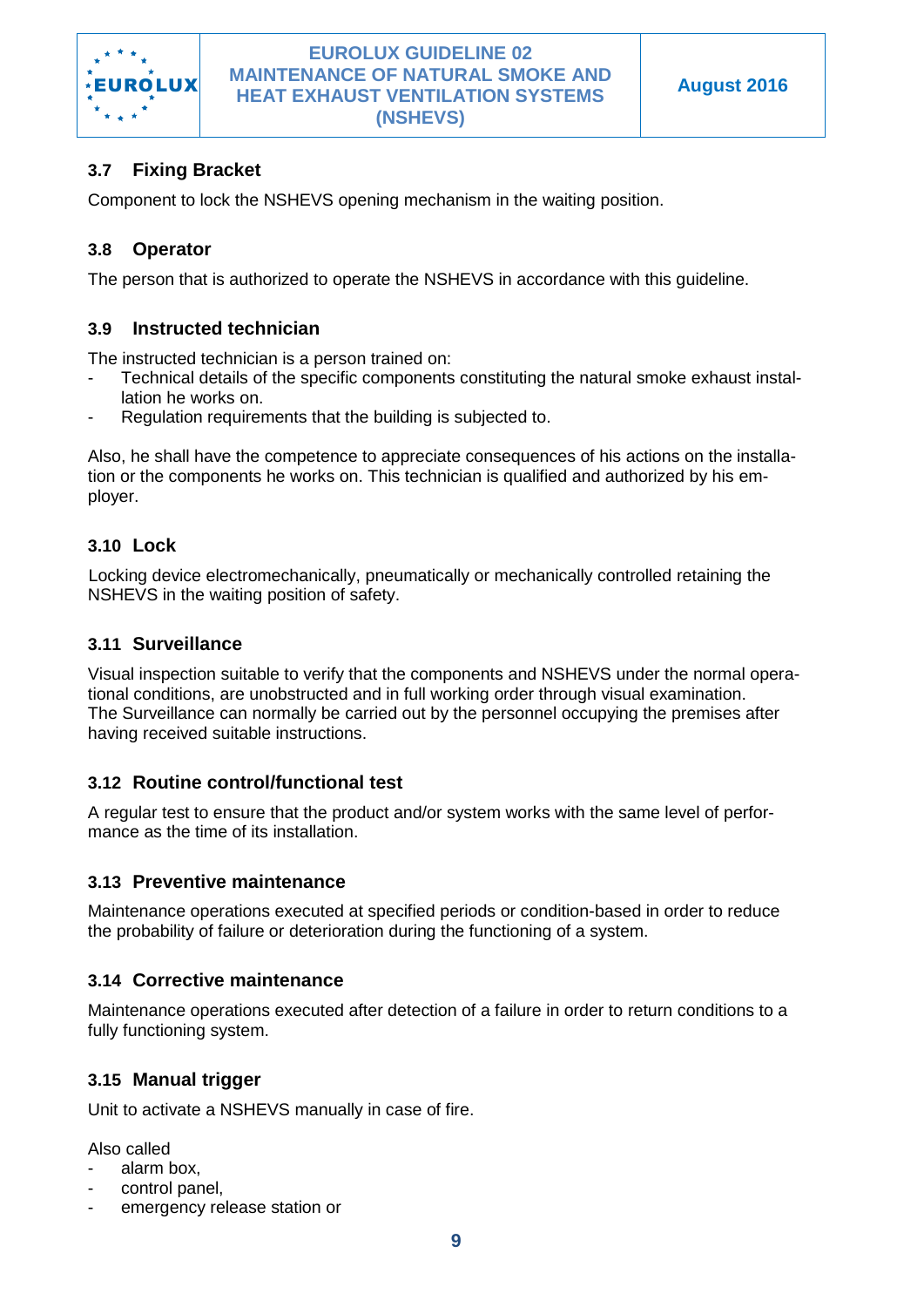

emergency release box.

Usually the manual trigger consists of a body, in which a power supply (e. g. in terms of a  $CO<sub>2</sub>$ cylinder) and a verification mechanism to activate the NSHEVS is stored. This mechanism can be released by a steel cable, electrically or pneumatically.

NSHEVS that belong to the same group can be activated group wise by a manual trigger. The location of the manual trigger is clearly marked (see annex for indicator plate) and access for service is constantly kept free.

### <span id="page-9-0"></span>**3.16 Ventilation Unit**

It is an optional device in the natural smoke exhaust installation to allow ventilation of parts of the building using the NSHEV installation. It can be with a cable and a crank, electric or pneumatic. The fire function always has priority to this comfort option.

### <span id="page-9-1"></span>**3.17 NSHEVS**

Abbreviation for Natural Smoke and Heat Exhaust Ventilation System

### <span id="page-9-2"></span>**3.18 NSHEV**

Abbreviation for Natural Smoke and Heat Exhaust Ventilation

### <span id="page-9-3"></span>**3.19 NSHEV-Opening Unit**

Power-operated device for opening the outer cover or shutter blades or similar of a NSHEV; usually pneumatic cylinders (with and without end position locking) or electric motors (24 V, 48 V or 230 V, partly self-locking latch through the drive) are used.

#### <span id="page-9-4"></span>**3.20 Smoke Barrier**

Component installed in the ceiling to form a smoke reservoir.

Smoke barriers divide a room into different sections of smoke compartments (smoke reservoirs). Such sections should not be larger than 1.600 m². Smoke barriers can technically be built by architectural structures (e. g. on-site binders, girders, beams) or by roll-off blinds. If it is movable, it shall conform to the EN 12101-1.

NOTE:Smoke Barriers may also be referred to as smoke curtains, smoke blinds or smoke screens.

### <span id="page-9-5"></span>**3.21 SHEVS**

Abbreviation for Smoke and Heat Exhaust Ventilation System

#### <span id="page-9-6"></span>**3.22 Transmission/ Communication Path**

Pipes, electric wires, steel cables or other connections used for power transmission, function monitoring or controlling of components of a NSHEVS.

### <span id="page-9-7"></span>**3.23 HEVS**

Abbreviation for Heat Exhaust Ventilation System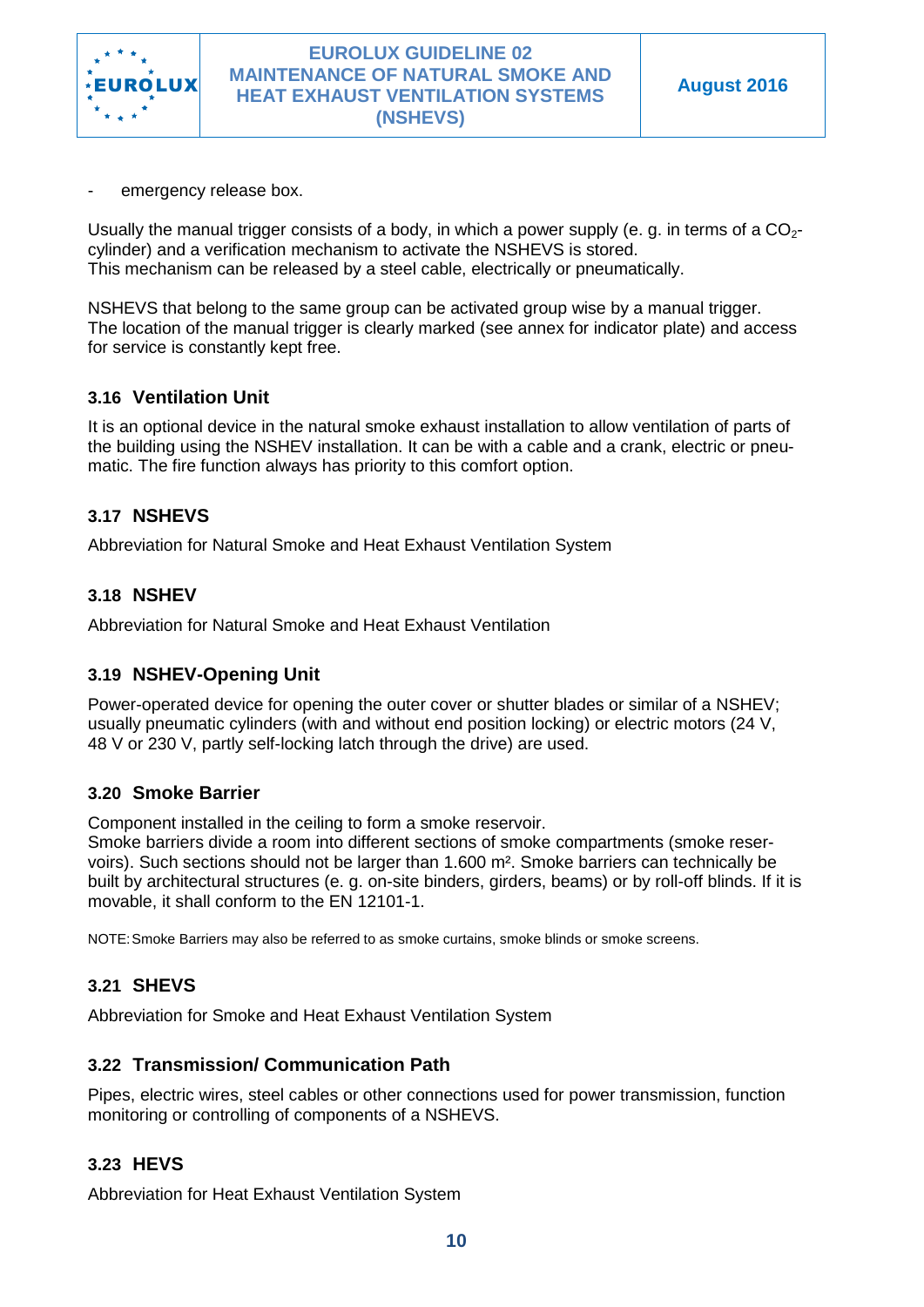

# <span id="page-10-0"></span>**3.24 Servicing**

All measures to maintain or return the NSHEVS in full operational condition.

# <span id="page-10-1"></span>**3.25 Air inlet**

Opening, either fixed or operable, connected to outside air to allow the inlet of air from outside the building.

Air inlets are necessary for the correct operation of the natural heat and smoke exhaust system and shall be arranged in the lower outer wall of a building or a room. It can be achieved by opening systems within the façade or the outer doors of the building.

### <span id="page-10-2"></span>**3.26 NHEVS condition**

#### <span id="page-10-3"></span>**3.26.1 Standby condition**

Status of the NSHEVS and control system under normal conditions when there is no fire indication, fault or damage recorded.

#### <span id="page-10-4"></span>**3.26.2 Fire position**

Status of the NSHEVS to be reached after the detection of the fire and maintained while the NSHEVS is venting smoke and heat.

### <span id="page-10-5"></span>**3.26.3 Fault condition**

Status of the NSHEVS indicated by the control system requiring the intervention of the operator or qualified technician to clear or repair the fault and return the system to standby condition.

### <span id="page-10-6"></span>**3.26.4 Damage condition**

Status of the NSHEVS identified when undertaking surveillance or routine control which will require maintenance/repair.

### <span id="page-10-7"></span>**4 Principles**

### <span id="page-10-8"></span>**4.1 Structure of a NSHEVS**

#### <span id="page-10-9"></span>**4.2 General**

All components of a NSHEVS shall be controlled, tested and maintained regularly.

Frequency of visits and routine maintenance requirements are defined by the manufacturers Operation and Maintenance Manuals. The frequency of visits will not be more than one year.

A biannual correct functioning test is recommended by the authors of this guideline.

All components of a natural smoke and heat exhaust ventilation system shall be tested together.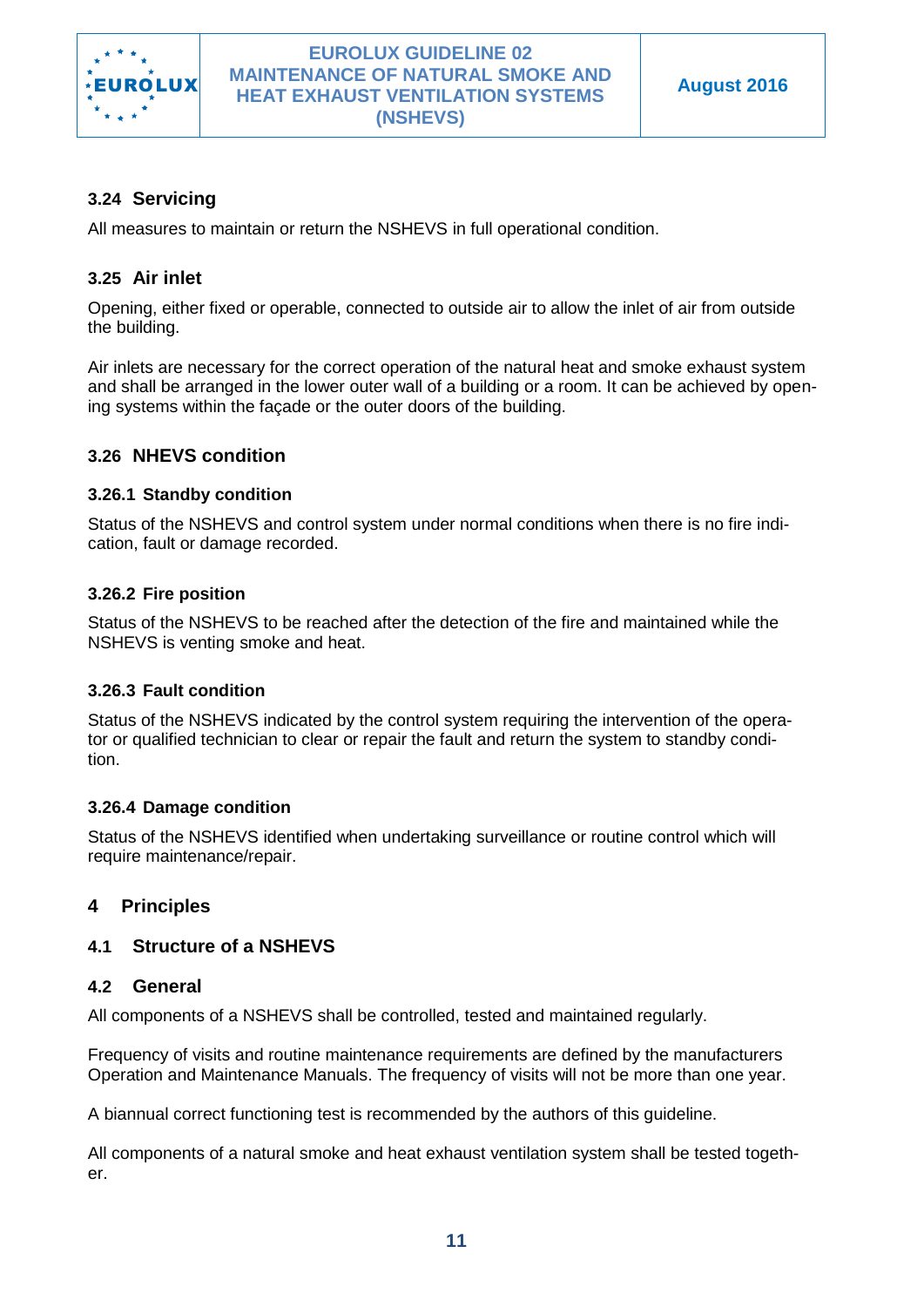

Recommended intervals are indicated in par. 4.4. Operation and maintenance shall follow the national regulations.

### <span id="page-11-0"></span>**4.3 Principles of maintenance**

For proper maintenance, the following principles shall be observed:

- a) NSHEV
	- Inspection of all units belonging to the NSHEV for problems, security, obvious damage or defects.
	- Check on possibility to reach the fire position with conditions defined by the manufacturer (absence of obstruction, reduction of the opening stroke…).
	- Operation of the visual and audible, normal operating and fault indications.
	- Respect of the control and maintenance frequency.
- b) Control lines
	- The condition of control lines and their connections shall be examined (mountings, corrosion, leaks, protection, security, etc.).
- c) Manual trigger
	- Functional tests shall be undertaken with the designed actuation system. In the case of systems with single-use  $CO<sub>2</sub>$ -cylinders, they will have to be renewed with identical  $CO<sub>2</sub>$ -replacement-cylinders.
	- In the case of remote control, the system has to be tested from the central control panel (CMSI).
	- Signalling and access to manual triggers must be kept clear by the building owner or user at all times.
- d) Smoke barriers
- e) Air inlet
- f) Global smoke exhaust system
	- a. General principles

1. All NSHEV installations including the opening units, the power sup-ply, control system and accessories shall all be serviced and tested in accordance with the manufacturer's instructions to ensure correct and reliable operation at least once a year. Any repairs identified should be carried out at the same time.

2. For particularly dirty, dusty sites or with corrosive/aggressive atmospheres the maintenance intervals should be reduced accordingly.

3. All operations (control and maintenance) can only be performed by qualified technicians having preventive maintenance task list to follow and a stock of spare parts for corrective maintenance.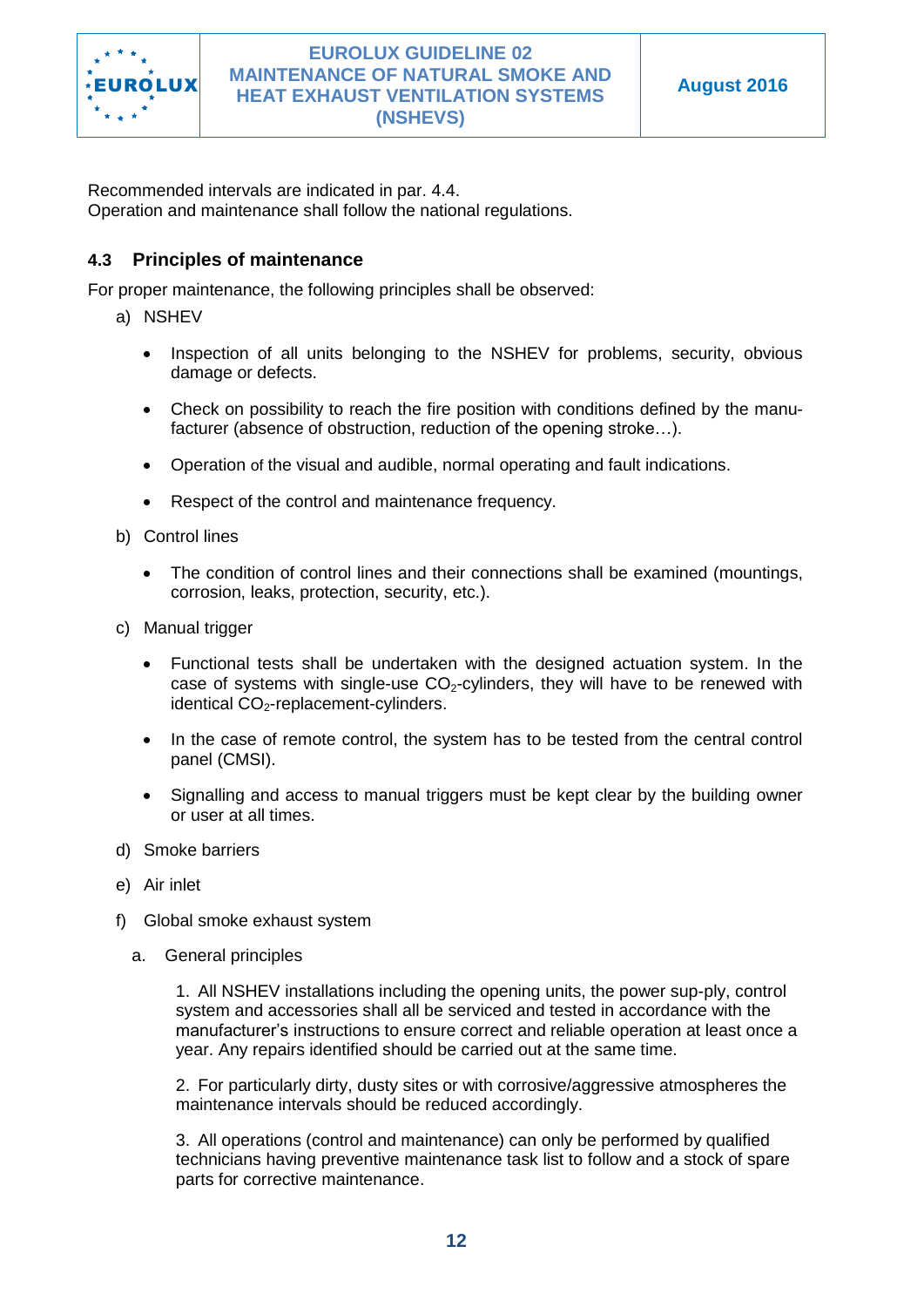

4. The replacement of damaged parts has to be done with identical correctly sourced parts

5. Since maintenance is usually performed on the roof or at high level, the relevant safety precautions to comply with the relevant working at height regulations shall be observed.

b. Traceability

1. When the qualified technician takes over responsibility for an installation, he has to verify that the installation is in accordance with its Operation and Maintenance manual.

2. Keep a record of any work done and actions to do in an activity log book and, if it exists, on a safety log book.

3. Any modification of an existing installation must be recorded as an alteration in the Operation and Maintenance manual.

### <span id="page-12-0"></span>**4.4 Phases and periodicity**

| <b>Phase</b>           | <b>Frequency and Circumstances</b>                                  | Qualification                    |
|------------------------|---------------------------------------------------------------------|----------------------------------|
| Initial verification   | At the handover of the maintenance of a<br>NSHEVS by a new servicer | Competent and<br>instructed body |
| Surveillance           | Always by the owner of the NSHEVS                                   |                                  |
| Routine control        | Max 6 months                                                        | Competent and<br>instructed body |
| Preventive maintenance | Max 12 months                                                       | Competent and<br>instructed body |
| Corrective maintenance | When required                                                       | Competent and<br>instructed body |

NOTE: In case of modification of the activity a general verification carried out in accordance with the operations of the initial verification and of the periodical control allows the evaluation of any adjustments necessary. The same procedure can be used for restoring a NSHEVS after a fire.

Table 1: Maintenance planning

### <span id="page-12-1"></span>**4.5 NSHEVS documentation**

Any NSHEVS shall have an Operation and Maintenance Manual with at least the following information:

- $\triangleright$  as-built drawing including a list of the NSHEVs,
- $\triangleright$  data sheet for all components (NSHEV, smoke barriers, air inlets, control panels, power supplies, etc.),
- $\triangleright$  Activity log book to record the test results and all maintenance operations.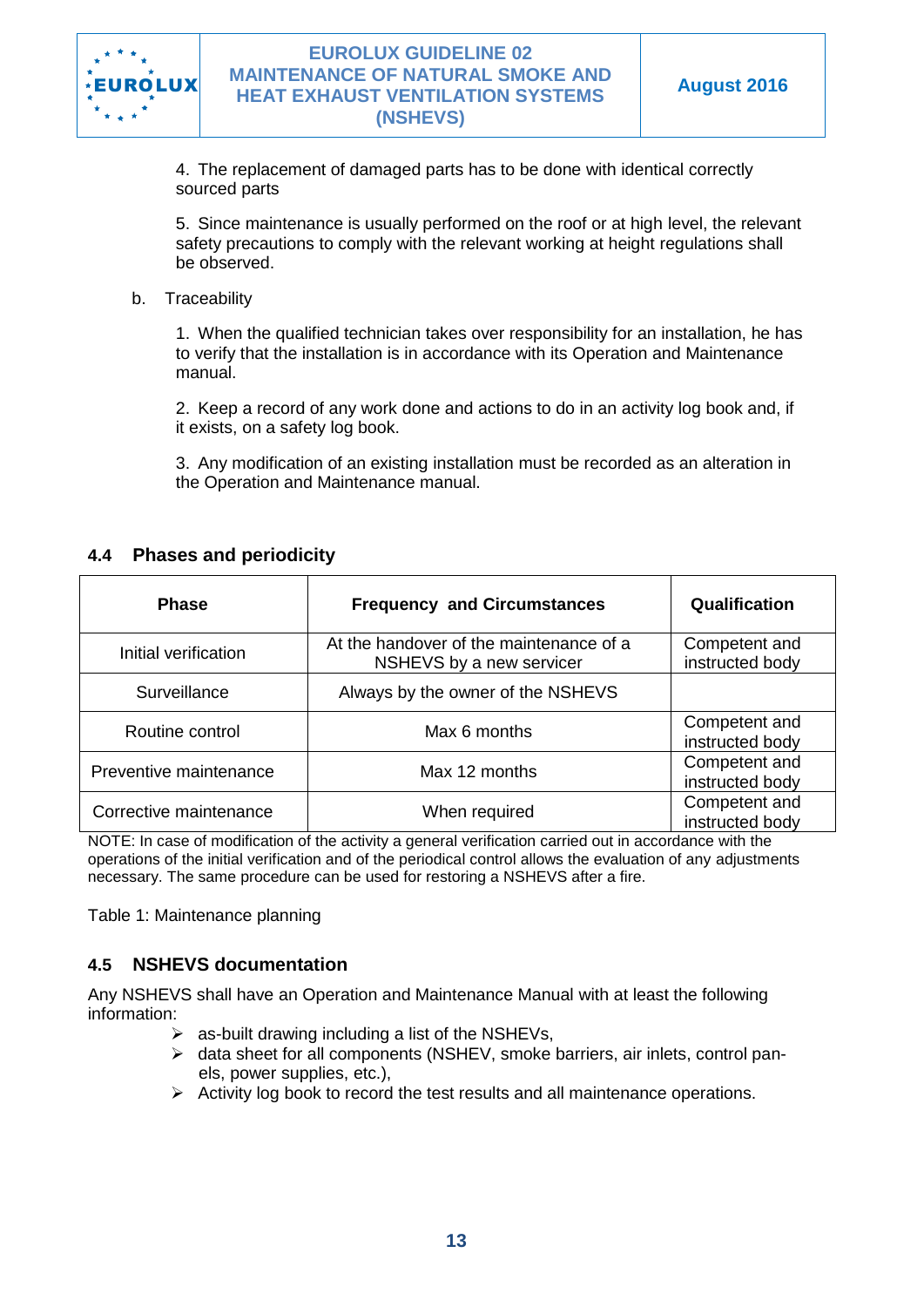

# <span id="page-13-0"></span>**5 Maintenance**

The activities listed here represent a basic overview. For individual cases, it is the responsibility of the manufacturer and installer to provide this information.

| <b>Action</b>                                     | <b>Task</b>                                                                        | Intervention type         |                                    |
|---------------------------------------------------|------------------------------------------------------------------------------------|---------------------------|------------------------------------|
|                                                   |                                                                                    | <b>Routine</b><br>control | Pre-<br>ventive<br>mainte<br>nance |
|                                                   | Natural smoke and heat exhaust ventilation systems (NSHEVS)                        |                           |                                    |
|                                                   | <b>Plant identification and Documentation</b>                                      |                           |                                    |
| <b>Observation</b>                                | Identification, marking, label, certification mark<br>Check if correct and present | X                         | X                                  |
| <b>Observation</b>                                | Check if relevant manufacturer's requirements for mainte-<br>nance are available   | X                         | X                                  |
| <b>Action</b>                                     | Maintenance book (check and complete)                                              |                           | X                                  |
|                                                   | <b>Common measures for all NSHEVs</b>                                              |                           |                                    |
| <b>Observation</b>                                | NSHEVs and translucent part integrity                                              | X                         | X                                  |
| <b>Observation</b>                                | Absence of obstruction during opening and closing                                  | X                         | X                                  |
| <b>Observation</b>                                | General condition of the support                                                   | X                         | X                                  |
| <b>Observation</b>                                | Mounting of components                                                             | X                         | X                                  |
| <b>Visual inspec-</b><br>tion                     | General condition of the NSHEVs                                                    | X                         | X                                  |
| <b>Visual inspec-</b><br>tion                     | Settings, hinges, seals of the NSHEVs                                              |                           | X                                  |
| <b>Visual inspec-</b><br>tion                     | Automatic Initiation Device (input and heat-sensitive de-<br>vice)                 |                           | X                                  |
| <b>Tests</b>                                      | Functioning and validation of the available                                        | X                         | X                                  |
| <b>Tests</b>                                      | Security after closing                                                             | X                         | X                                  |
| <b>Action</b>                                     | Cleaning to optimize functioning                                                   |                           | X                                  |
| <b>Action</b>                                     | Lubrication of movable components                                                  |                           | X                                  |
| Particular measures for NSHEVs with stored energy |                                                                                    |                           |                                    |
| <b>Visual inspec-</b><br>tion                     | Condition and mounting way of gas springs                                          |                           | X                                  |
| <b>Visual inspec-</b><br>tion                     | Condition of return pulleys                                                        | X                         | X                                  |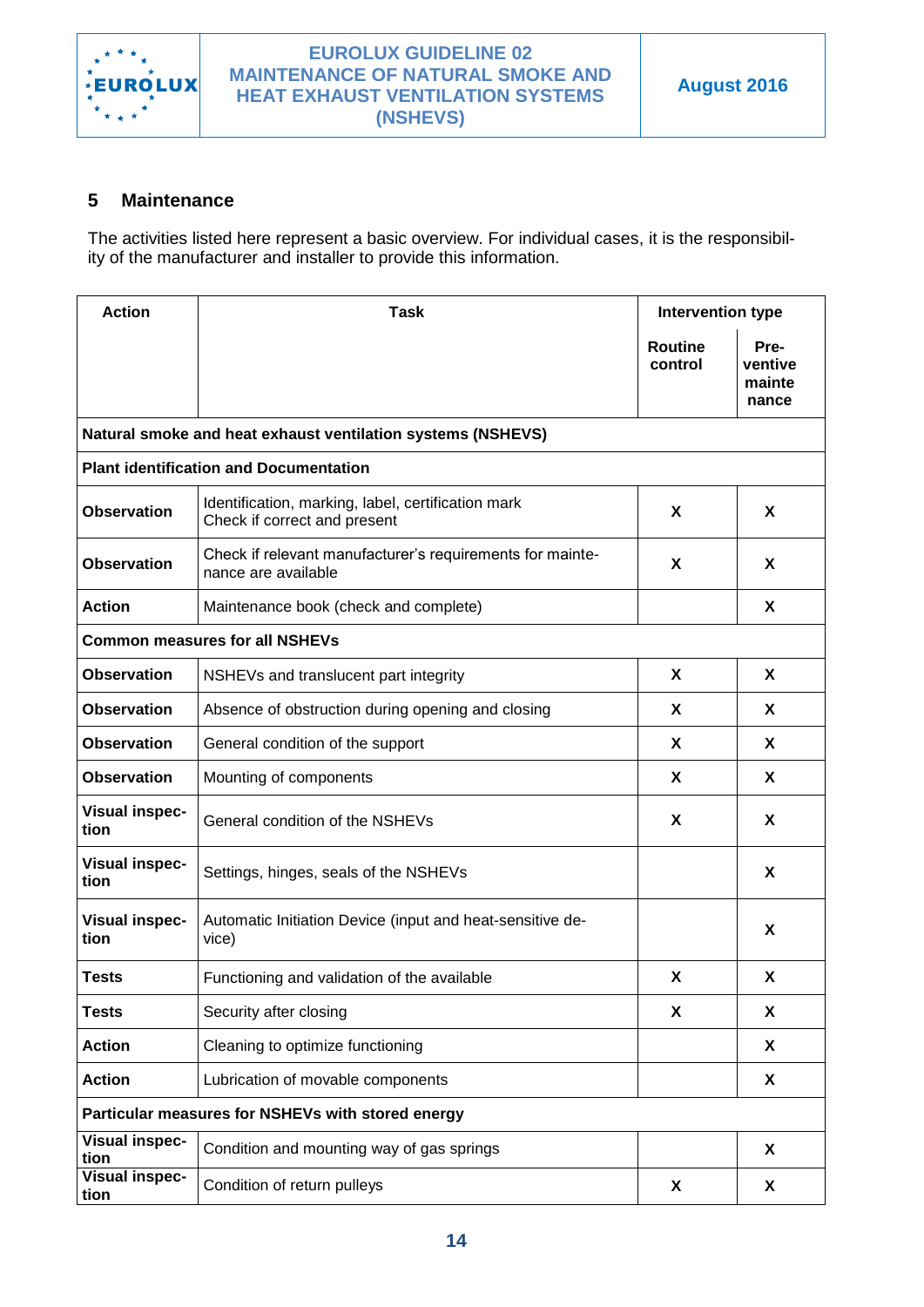

**Action Task Intervention type Routine control Preventive mainte nance Wind deflector/edge spoiler Observation** Presence **X Observation** Absence of obstruction for opening and closing **X** Action Retighten connections **X X Control line Common measures for all control lines Observation** Integrity **X Observation** Good condition **X X Observation** Integrity of existing mechanical protections **X** A **Observation** Bending of pneumatic connections, corrosion, settings, cables, pulleys, tightening of cable clamps, presence of mechanical protections for access level 0 **X Particular measures for mechanical control lines Visual inspection** Protections, settings, implementation heights, cables Protections, settings, implementation neights, cables<br>lengths, pulleys number, etc. **Observation** Appropriateness between the cable and pulleys **X Visual inspection** Cable not damaged, cut or frayed **X Particular measures for pneumatic control lines Action** Tightness test of network **X X Inspection** Components: tubes, connections **X X Particular measures for electric control lines Inspection** Connections **X Inspection** Type and quality of conductors: absence of oxidation trace on connections, condition of cables insulation, marks **<sup>X</sup> Common measures for all control units and adapted control devices Test**  $\vert$  Control units shall be tested over a full operational cycle  $\vert$  **X Observation** Integrity of control device and adapted control device **X**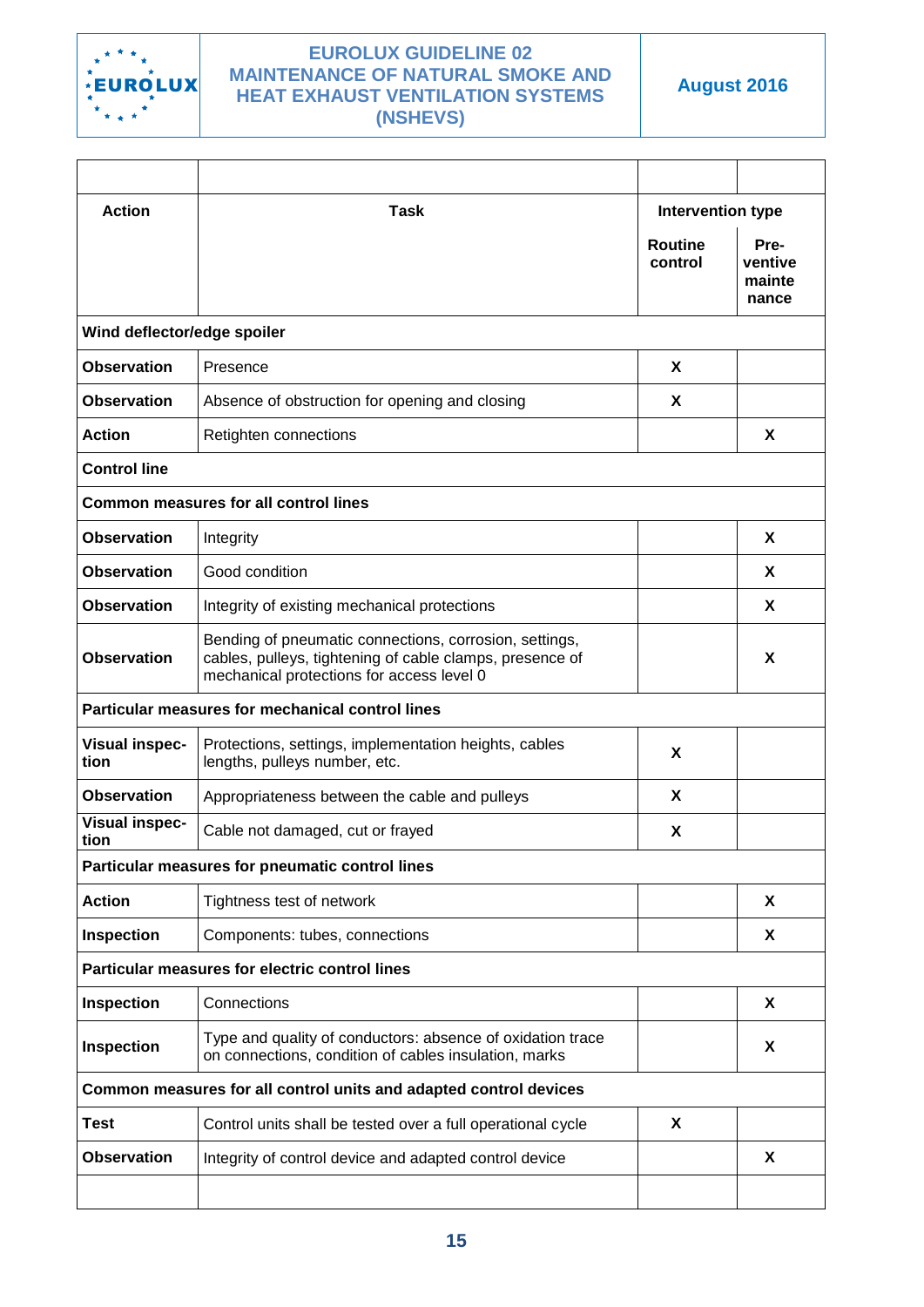

| <b>Action</b>                                                                                                               | Task                                                                                                                 | Intervention type         |                                    |
|-----------------------------------------------------------------------------------------------------------------------------|----------------------------------------------------------------------------------------------------------------------|---------------------------|------------------------------------|
|                                                                                                                             |                                                                                                                      | <b>Routine</b><br>control | Pre-<br>ventive<br>mainte<br>nance |
| <b>Observation</b>                                                                                                          | Accessibility of all control units/devices                                                                           | X                         |                                    |
| <b>Observation</b>                                                                                                          | Good general condition of supports                                                                                   |                           | X                                  |
| <b>Observation</b>                                                                                                          | Good settings of components                                                                                          |                           | X                                  |
| <b>Test</b>                                                                                                                 | Functioning of control units after triggering                                                                        | X                         |                                    |
| <b>Visual inspec-</b><br>tion                                                                                               | General conditions (corrosion, setting, positioning, me-<br>chanical protection, etc.)                               | X                         |                                    |
| <b>Action</b>                                                                                                               | Maintenance and servicing operation in accordance with<br>the specification sheets from the manufacturer             |                           | X                                  |
| control devices                                                                                                             | Common measures for all adapted control devices, manual control devices, grouped manual                              |                           |                                    |
| <b>Visual inspec-</b><br>tion                                                                                               | Integrity of seal and check sticker, if existing, with using of<br>information                                       |                           | X                                  |
| <b>Test</b>                                                                                                                 | Manual triggering                                                                                                    | X                         |                                    |
|                                                                                                                             | Common measures for all adapted control devices                                                                      |                           |                                    |
| <b>Test</b>                                                                                                                 | Control / remote. If possible, tests to coordinate with cen-<br>tral control panel (CMSI) tests                      | X                         |                                    |
| <b>Observation</b>                                                                                                          | Presence of manufacturer's labels                                                                                    |                           | X                                  |
| <b>Action</b>                                                                                                               | Removing of dust, cleaning of electromagnetic trigger's<br>plates in accordance with the manufacturer's instructions |                           | X                                  |
| Test                                                                                                                        | Rearming                                                                                                             | x                         |                                    |
| vices                                                                                                                       | Particular measures for all mechanical adapted control devices, mechanical manual control de-                        |                           |                                    |
| <b>Observation</b>                                                                                                          | Cables correctly rolled up                                                                                           | X                         |                                    |
| Particular measures for all pneumatic adapted control devices, manual control devices and<br>grouped manual control devices |                                                                                                                      |                           |                                    |
| <b>Observation</b>                                                                                                          | Nominal pressures declared between control device and<br><b>NSHEVS</b>                                               | X                         |                                    |
| <b>Observation</b>                                                                                                          | Correct functioning of exhaust in case of pneumatic rearm-<br>ing and/or operation of comfort ventilation            | X                         |                                    |
| <b>Observation</b>                                                                                                          | Integrity of percussion needle                                                                                       |                           | X                                  |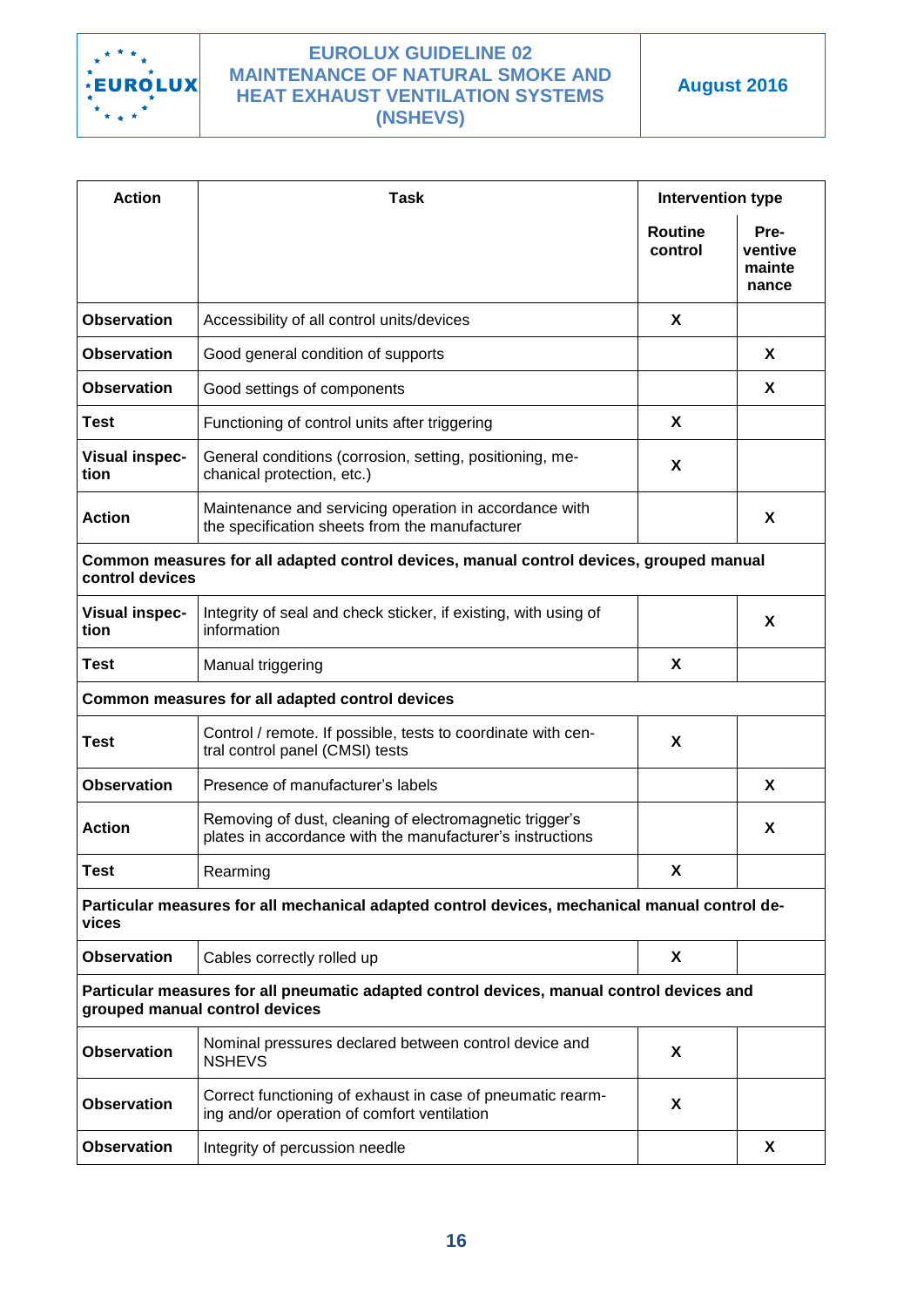

| <b>Action</b>                 | <b>Task</b>                                                                                             | Intervention type         |                                    |
|-------------------------------|---------------------------------------------------------------------------------------------------------|---------------------------|------------------------------------|
|                               |                                                                                                         | <b>Routine</b><br>control | Pre-<br>ventive<br>mainte<br>nance |
| <b>Test</b>                   | Comfort ventilation functions if present                                                                |                           |                                    |
|                               | Position check to ensure that it cannot be overridden<br>closed when activated to the fire position     | X                         |                                    |
| <b>Observation</b>            | Adequacy between CO <sub>2</sub> containers spare parts and instal-<br>lation specifications            | X                         | X                                  |
| <b>Action</b>                 | Every 10 years eventually test the whole system in ac-<br>cordance with the manufacturer's instructions |                           | X                                  |
| manual control devices        | Particular measures for all electric adapted control devices, manual control devices and grouped        |                           |                                    |
| <b>Visual inspec-</b><br>tion | Conditions of cables and connections                                                                    |                           | X                                  |
| Test                          | Measurement of control voltage (output of source)                                                       |                           | X                                  |
| <b>Test</b>                   | Validation of input voltages: power supply, command input<br>for adapted control devices                | X                         |                                    |
| <b>Test</b>                   | Transfers of position controls for control devices with sig-<br>nalling                                 | X                         |                                    |
| Test                          | Comfort ventilation functions if provided.                                                              | X                         |                                    |
| <b>Test</b>                   | Operation to fire position with batteries / backup                                                      | X                         |                                    |
|                               | <b>Measures for emergency power supplies</b>                                                            |                           |                                    |
|                               | Common measures for all electrical back up power supplies                                               |                           |                                    |
| <b>Action</b>                 | Batteries shall be replaced like for like after a maximum of<br>4 years after commissioning             |                           | X                                  |
| <b>Observation</b>            | Right battery voltage during charging                                                                   | X                         |                                    |
| <b>Observation</b>            | Right battery voltage with the charger disconnected and<br>after 1 hour of discharge                    | X                         |                                    |
| <b>Observation</b>            | Battery condition (distortion, corrosion, electrolyte, leaks,<br>etc.)                                  | X                         |                                    |
| <b>Inspection</b>             | <b>Fuses and circuit breakers</b>                                                                       | X                         |                                    |
| Inspection                    | Loose connections                                                                                       | X                         |                                    |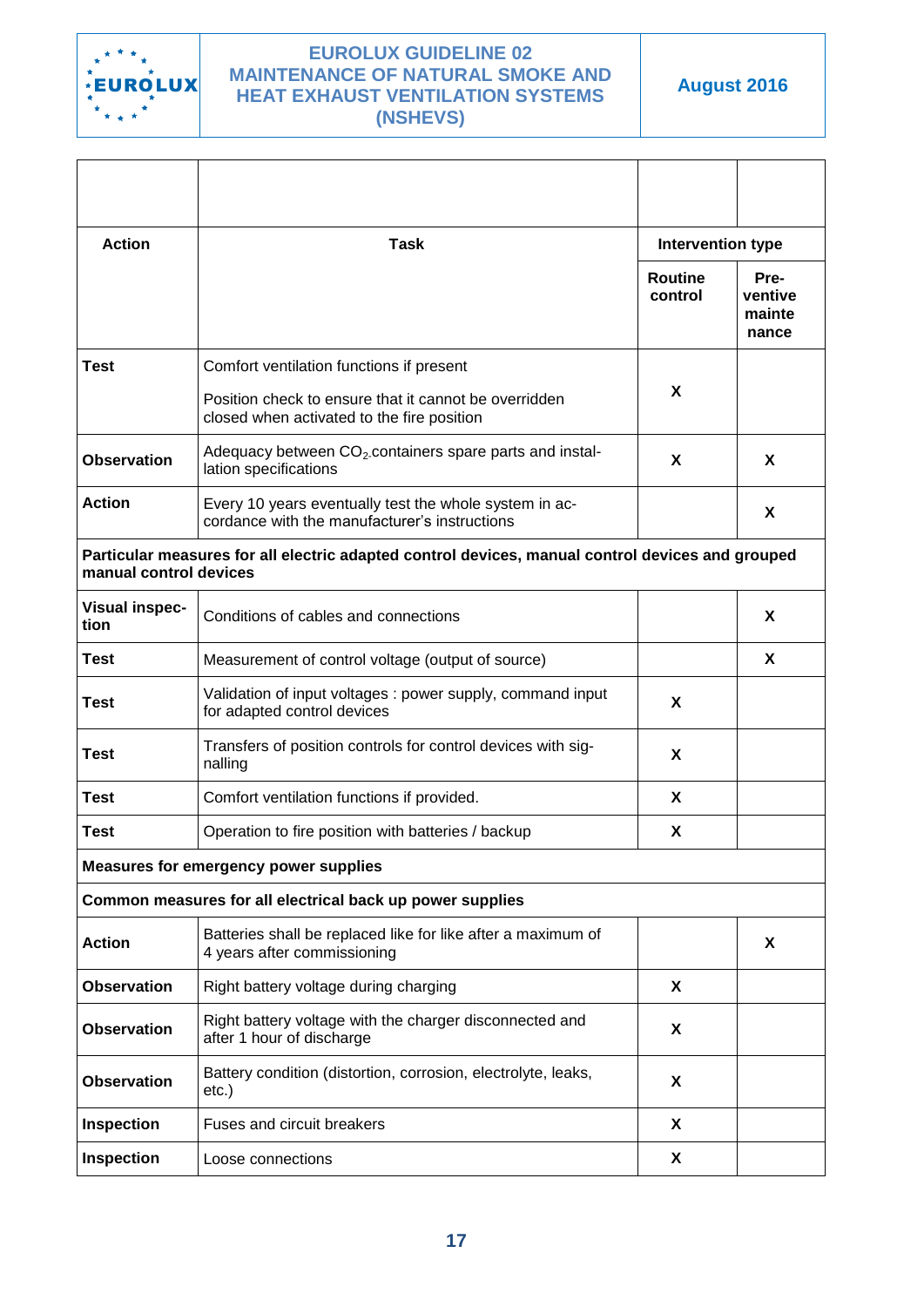

| <b>Action</b>      | <b>Task</b>                                                                                                                                      | <b>Intervention type</b>  |                                    |
|--------------------|--------------------------------------------------------------------------------------------------------------------------------------------------|---------------------------|------------------------------------|
|                    |                                                                                                                                                  | <b>Routine</b><br>control | Pre-<br>ventive<br>mainte<br>nance |
|                    | Common measures for all pneumatic power supplies                                                                                                 |                           |                                    |
| Inspection         | Characteristics and correct calibration of back-up devices<br>during triggering / supply of NSHEVS or corresponding<br>pneumatic backup supplies |                           | X                                  |
| <b>Observation</b> | Links / connections inside the building or well-protected<br>against frost                                                                       | X                         | X                                  |
| <b>Observation</b> | Existence and conditions of mechanical protections with<br>access level 0                                                                        | X                         |                                    |
| <b>Observation</b> | Conditions of mechanical links (impacts, chemical reaction,<br>etc.)                                                                             |                           |                                    |
|                    | Particular measures for single-use pneumatic emergency power supplies                                                                            |                           |                                    |
| <b>Observation</b> | Pressures for emergency operation and consistency of<br>results with pressures calculated during commissioning                                   | X                         |                                    |
| <b>Test</b>        | NSHEVS and single-use pneumatic emergency supplies<br>have the same weight as when new!                                                          | X                         |                                    |
| <b>Observation</b> | Correct weight of $CO2$ containers in the vent and any<br>spares in stock $(CO2$ mass shall not be less than 90% of<br>original net mass)        | X                         |                                    |
| <b>Action</b>      | Replacement of single-use pneumatic back up power sup-<br>plies older than 10 years                                                              |                           |                                    |
|                    | Particular measures for permanent-use pneumatic back up power supplies                                                                           |                           |                                    |
| <b>Observation</b> | Pressure (between value and maximum assigned)                                                                                                    | X                         |                                    |
| <b>Observation</b> | Capacity remaining in the reservoir is sufficient to operate<br>the system                                                                       | X                         |                                    |
| <b>Observation</b> | Correct functioning of signalling unit                                                                                                           | X                         |                                    |
| <b>Observation</b> | Switching between normal supply and back up supply                                                                                               | X                         |                                    |
| <b>Action</b>      | Drain all filters to clear the system of any water and/or oil                                                                                    |                           | X                                  |
|                    | Particular measures for limited-use pneumatic back-up power supplies                                                                             |                           |                                    |
| <b>Observation</b> | Pressure (between value and maximum assigned)                                                                                                    | X                         |                                    |
| <b>Observation</b> | Capacity remaining in the reservoir is sufficient to operate<br>the system                                                                       | X                         |                                    |
| <b>Observation</b> | Correct local signalling of supply condition                                                                                                     | X                         |                                    |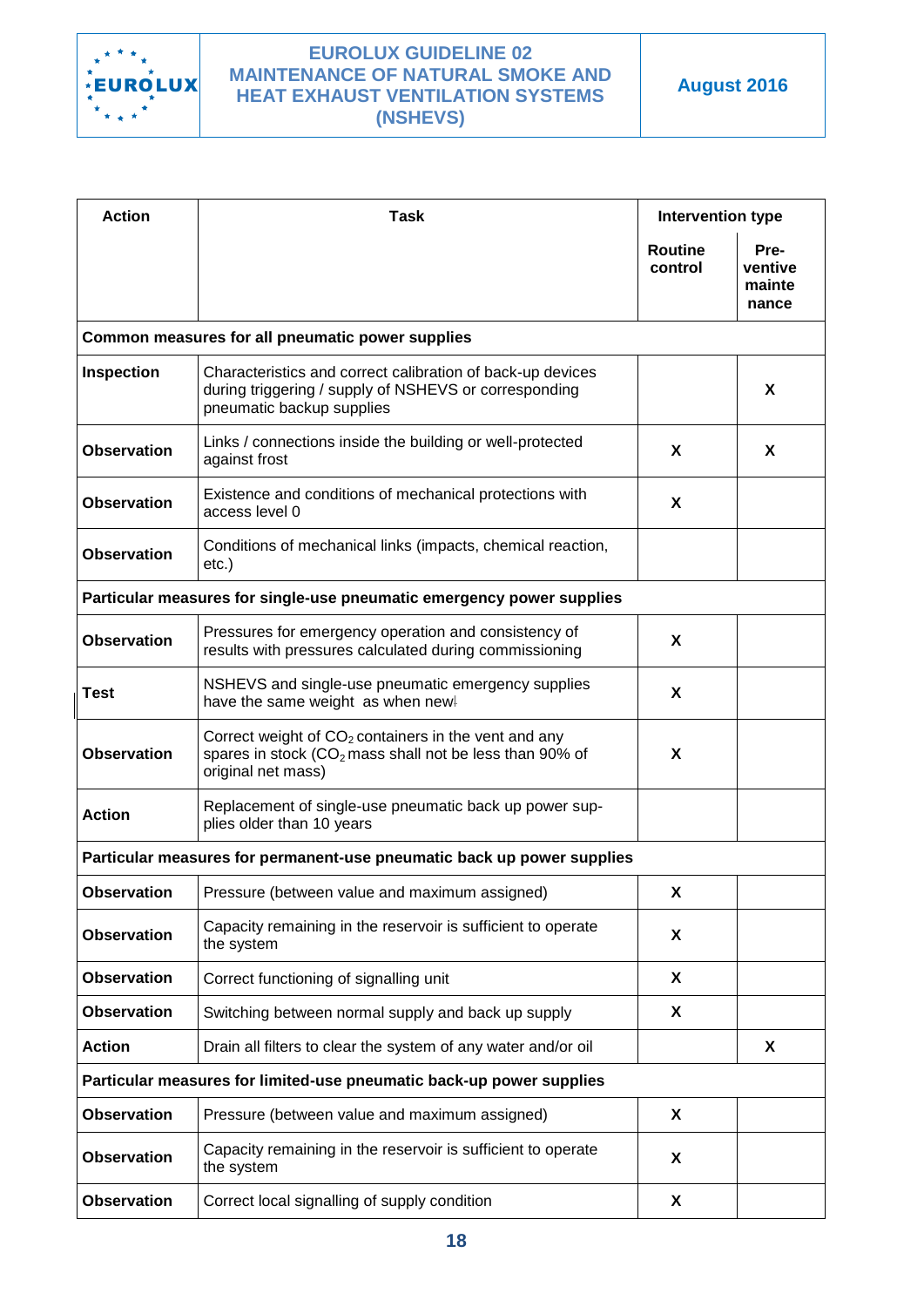

**August 2016**

| <b>Action</b>                 | <b>Task</b>                                                                                                                                                  | <b>Intervention type</b>  |                                    |
|-------------------------------|--------------------------------------------------------------------------------------------------------------------------------------------------------------|---------------------------|------------------------------------|
|                               |                                                                                                                                                              | <b>Routine</b><br>control | Pre-<br>ventive<br>mainte<br>nance |
| <b>Action</b>                 | Capacity remaining in the reservoir is sufficient to operate<br>the system to the fire position 3 times, including intermedi-<br>ate resetting if necessary. |                           | X                                  |
| <b>Smoke barriers</b>         |                                                                                                                                                              |                           |                                    |
|                               | Check operation by all methods of activation (manual, au-<br>tomatically, foreign, etc.)                                                                     | X                         |                                    |
|                               | Check for dirt, damage, corrosion and fastening from the<br>outside (body, cloth)                                                                            | X                         |                                    |
|                               | Fixing of the cloth on the roll shaft and behaviour when<br>unrolling                                                                                        | X                         |                                    |
|                               | <b>Clamping force</b>                                                                                                                                        | X                         |                                    |
|                               | Extreme position and end strip                                                                                                                               | X                         |                                    |
|                               | Check electrical wiring to the drive motors, etc. for dam-<br>age.                                                                                           | X                         |                                    |
|                               | <b>Common measures for all air inlets</b>                                                                                                                    |                           |                                    |
| <b>Observation</b>            | integrity                                                                                                                                                    | X                         | X                                  |
| <b>Observation</b>            | Absence of obstructions for the air flow                                                                                                                     | X                         | X                                  |
| <b>Observation</b>            | Absence of obstructions during opening and closing                                                                                                           |                           |                                    |
| <b>Visual inspec-</b><br>tion | General condition of the air inlets                                                                                                                          | X                         | X                                  |
| <b>Visual inspec-</b><br>tion | Settings, hinges,                                                                                                                                            |                           | X                                  |
| <b>Visual inspec-</b><br>tion | Automatic Initiation Device if relevant                                                                                                                      |                           | X                                  |
| <b>Tests</b>                  | Operation and proof of reaching the fire position                                                                                                            | X                         | X                                  |
| <b>Action</b>                 | Clean to maintain reliable operation                                                                                                                         |                           | X                                  |
| <b>Action</b>                 | Lubrication of movable components                                                                                                                            |                           | X                                  |

# <span id="page-18-0"></span>**6 Qualification of Maintenance Staff**

For works, in which the safety of the buildings relies on the particular knowledge of the company employed, the maintenance contractor with responsibility for the NSHEVS has to be cer-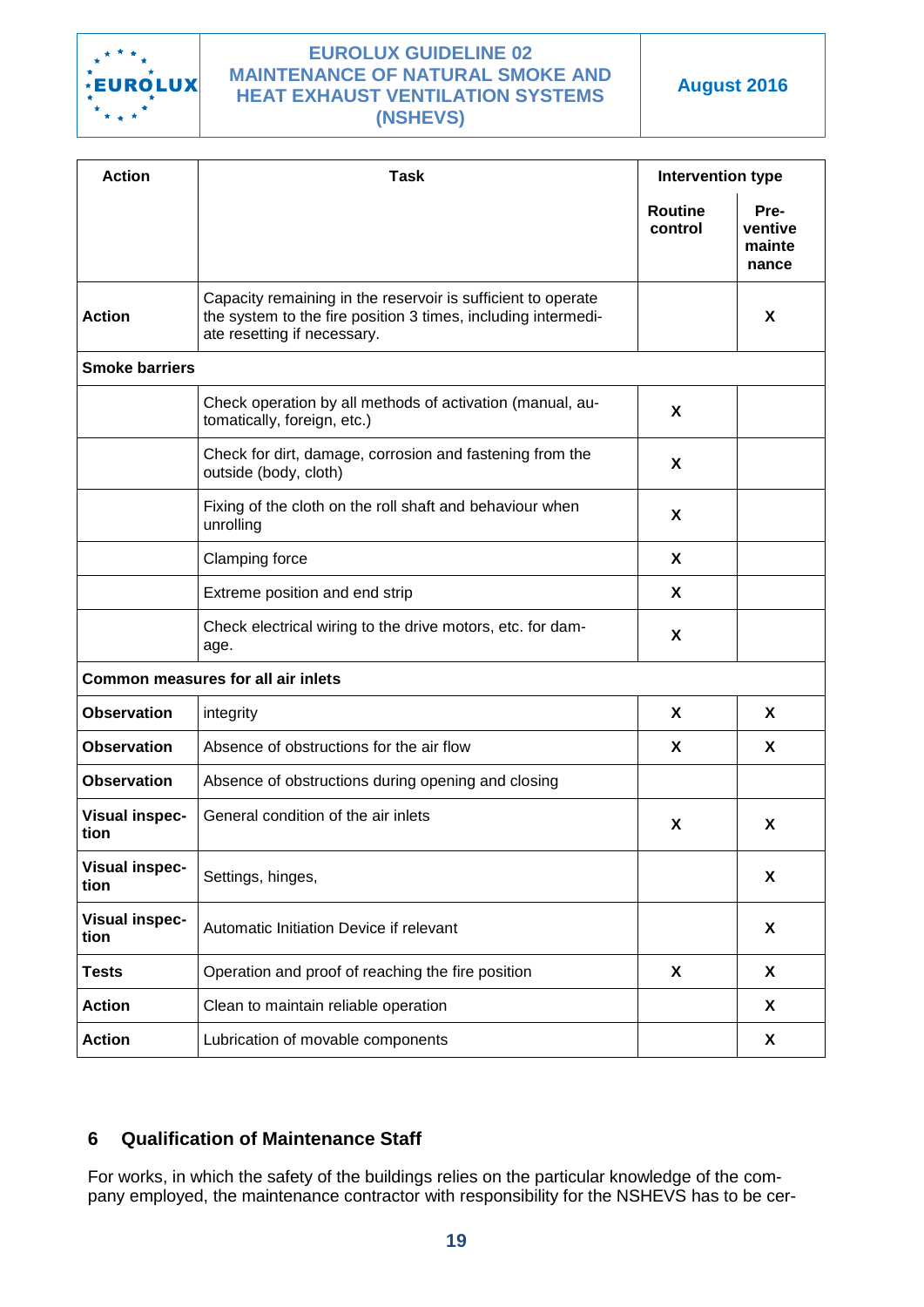

tified by a recognized organization to prove their suitability to the building authority if requested. In addition to maintenance this also applies to the repair of a NSHEVS.

Therefore these works should only be carried out by companies which have the necessary know-how

- the tools and competences (sometimes specific), that are necessary to undertake the particular works
- that the staff are trained and therefore authorized in this field
- a minimum stock of spare parts

Note: Qualification of the maintenance company should be performed through a voluntary assessment procedure

### <span id="page-19-0"></span>**7 Documentation**

To check, whether structural changes, that could influence the function of the NSHEVS, have been carried out since the last completed maintenance, in particular as-built drawing with a listed NSHEVS is essential.

This requires that the NSHEVS is documented by the client at the time of acceptance (if necessary, the executing company can create it) and that this documentation is noted in a system log book, in which further testing results and maintenance actions are also recorded.

### <span id="page-19-1"></span>**8 Maintenance Agreement**

It is recommended that the building owner/operator with the NSHEVS should service and if necessary repair them using a recognized company specialized for NSHEVS within an annual maintenance agreement.

With the completion of a maintenance agreement the person in charge can reduce the impact of damage and his own liability in case of fire. Furthermore he can prove to a third party (e.g. the building authority, at controls according to the checking regulations, the insurance etc.) that he fulfilled his duty to keep the NSHEVS ready and operative constantly.

The completion of a maintenance agreement with a qualified and specialised company for NSHEVS offers the following advantages:

- the safety level of of the whole installation is maintained.
- dates of routine inspections are managed and guaranteed,
- the own complexity of control is reduced,
- costs become transparent and controllable,
- the manufacturer and installer regulations are being observed complied with,
- the correct replacement and spare parts are being used.
- compliance with the requirements of local authorities and insurance companies is maintained,
- competent help is available in emergencies.

### <span id="page-19-2"></span>**9 Deadline**

It is necessary to check the NSHEVS at least once a year through the maintenance agreement with a certified company.